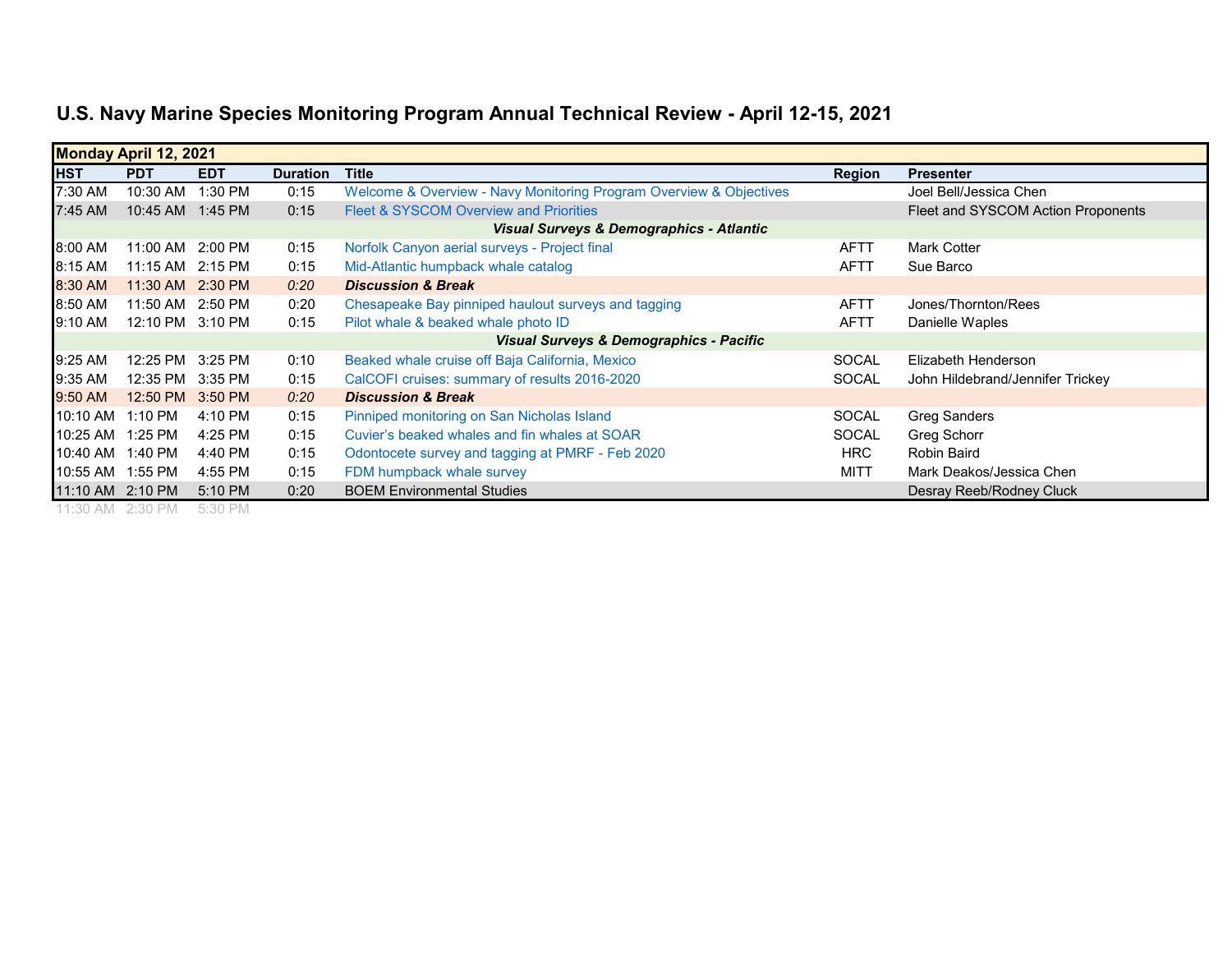| <b>Tuesday April 13, 2021</b> |                                           |            |                 |                                                                          |                 |                                      |  |  |  |
|-------------------------------|-------------------------------------------|------------|-----------------|--------------------------------------------------------------------------|-----------------|--------------------------------------|--|--|--|
| <b>HST</b>                    | <b>PDT</b>                                | <b>EDT</b> | <b>Duration</b> | <b>Title</b>                                                             | <b>Region</b>   | <b>Presenter</b>                     |  |  |  |
| 7:30 AM                       | 10:30 AM                                  | 1:30 PM    | 0:05            | Welcome                                                                  |                 | Joel Bell/Jessica Chen               |  |  |  |
| 7:35 AM                       | 10:35 AM                                  | 1:35 PM    | 0:15            | <b>ONR Overview</b>                                                      |                 | Mike Weise                           |  |  |  |
| 7:50 AM                       | 10:50 AM 1:50 PM                          |            | 0:15            | Animal Telemetry Network Update                                          |                 | Mike Weise/Brandon Southall/DeRuiter |  |  |  |
|                               | <b>Atlantic Behavioral Response Study</b> |            |                 |                                                                          |                 |                                      |  |  |  |
| 8:05 AM                       | 11:05 AM 2:05 PM                          |            |                 | Field work summary and accomplishments                                   | <b>AFTT</b>     | <b>Brandon Southall</b>              |  |  |  |
|                               |                                           |            |                 | Data processing, visualization, and RL modelling                         | <b>AFTT</b>     | Rob Shick/Will Cioffi                |  |  |  |
|                               |                                           |            | 0:50            | Double Mocha integration                                                 | <b>AFTT</b>     | Len Thomas                           |  |  |  |
|                               |                                           |            |                 | <b>Publications and products</b>                                         | <b>AFTT</b>     | Andy Read                            |  |  |  |
|                               |                                           |            |                 | Next steps - 2021 field work and beyond                                  | <b>AFTT</b>     | <b>Brandon Southall</b>              |  |  |  |
| 8:55 AM                       | 11:55 AM 2:55 PM                          |            | 0:20            | <b>Discussion &amp; Break</b>                                            |                 |                                      |  |  |  |
| 9:15 AM                       | 12:15 PM 3:15 PM                          |            | 0:10            | Cuvier's beaked whale residency and movement patterns                    | <b>AFTT</b>     | <b>Heather Foley</b>                 |  |  |  |
| 9:25 AM                       | 12:25 PM 3:25 PM                          |            | 0:10            | Cuvier's beaked whale diving synchrony                                   | <b>AFTT</b>     | Will Cioffi                          |  |  |  |
|                               | <b>Passive Acoustic Monitoring</b>        |            |                 |                                                                          |                 |                                      |  |  |  |
| 9:35 AM                       | 12:35 PM 3:35 PM                          |            | 0:15            | Atlantic shelf-break acoustic ecology and effects of anthropogenic noise | <b>AFTT</b>     | Danielle Cholewiak                   |  |  |  |
| 9:50 AM                       | 12:50 PM                                  | 3:50 PM    | 0:15            | <b>GOMEX Bryde's whales</b>                                              | <b>AFTT</b>     | Melissa Soldevilla                   |  |  |  |
| 10:05 AM 1:05 PM              |                                           | 4:05 PM    | 0:15            | North Atlantic right whale monitoring                                    | <b>AFTT</b>     | Bell/Baumgartner/Nowacek             |  |  |  |
| 10:20 AM                      | 1:20 PM                                   | 4:20 PM    | 0:20            | <b>Discussion &amp; Break</b>                                            |                 |                                      |  |  |  |
| 10:40 AM 1:40 PM              |                                           | 4:40 PM    | 0:15            | <b>SURTASS M3 Overview</b>                                               |                 | <b>Adam Frankel</b>                  |  |  |  |
| 10:55 AM 1:55 PM              |                                           | 4:55 PM    | 0:15            | Pinniped BRS feasibility study                                           | <b>AFTT</b>     | <b>Monical DeAngelis</b>             |  |  |  |
| 11:10 AM 2:10 PM              |                                           | 5:10 PM    | 0:20            | Stranding Investigations - HRC and MITT                                  | <b>HRC/MITT</b> | Kristi West                          |  |  |  |

11:30 AM 2:30 PM 5:30 PM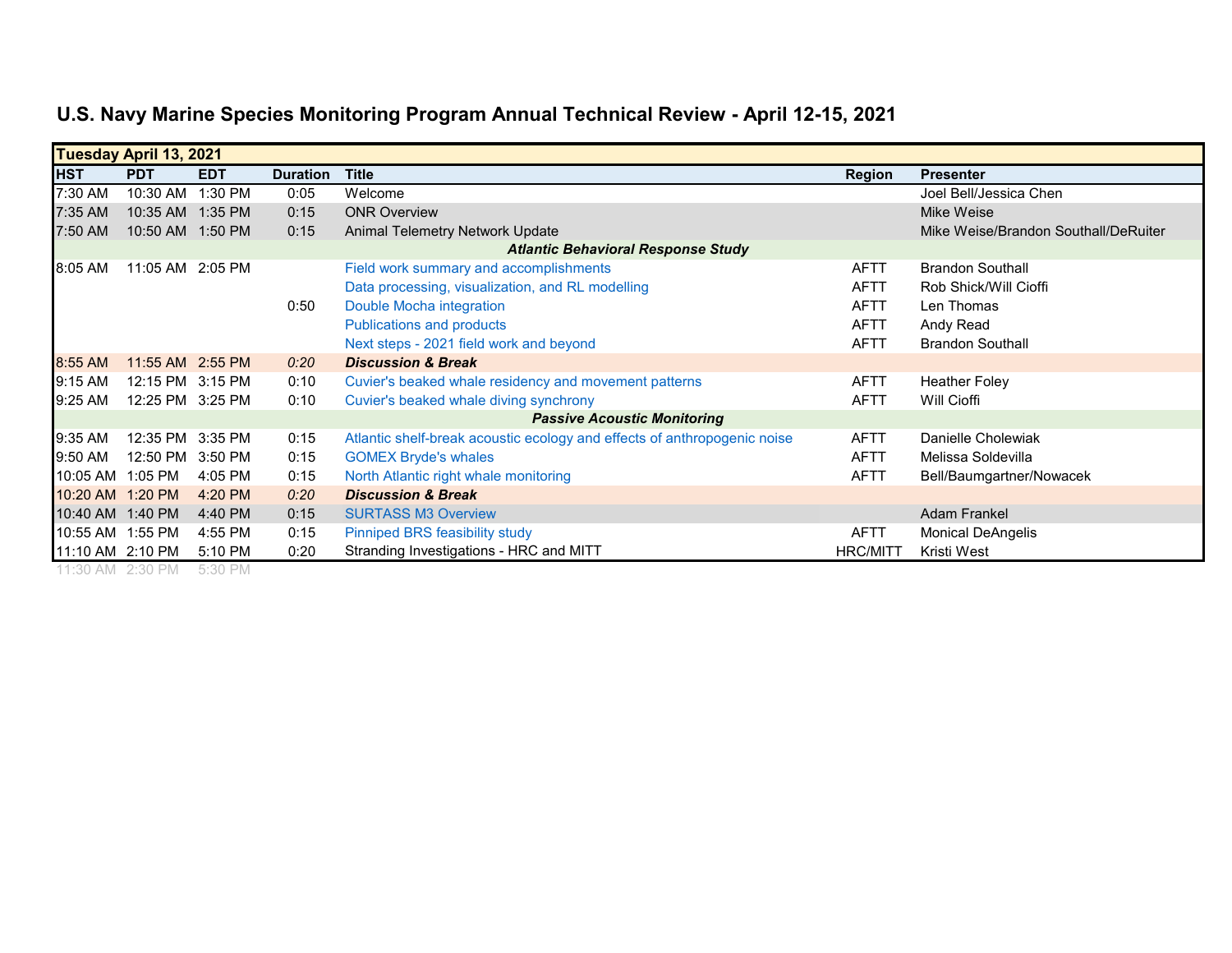| <b>Wednesday April 14, 2021</b> |                                            |            |                 |                                                               |               |                                  |  |  |
|---------------------------------|--------------------------------------------|------------|-----------------|---------------------------------------------------------------|---------------|----------------------------------|--|--|
| <b>HST</b>                      | <b>PDT</b>                                 | <b>EDT</b> | <b>Duration</b> | <b>Title</b>                                                  | <b>Region</b> | <b>Presenter</b>                 |  |  |
| 7:30 AM                         | 10:30 AM                                   | 1:30 PM    | 0:05            | Welcome                                                       |               | Joel Bell/Jessica Chen           |  |  |
| 7:35 AM                         | 10:35 AM                                   | 1:35 PM    | 0:15            | <b>LMR Overview</b>                                           |               | Anu Kumar/Mandy Shoemaker        |  |  |
| 7:50 AM                         | 10:50 AM 1:50 PM                           |            | 0:10            | <b>MSM4PCOD Overview</b>                                      |               | Cormac Booth                     |  |  |
|                                 | <b>Tagging - Marine Mammals - Atlantic</b> |            |                 |                                                               |               |                                  |  |  |
| 8:00 AM                         | 11:00 AM                                   | 2:00 PM    | 0:15            | Mid-Atlantic humpback whale monitoring - tagging and photo ID | <b>AFTT</b>   | Jessica Aschettino               |  |  |
| 8:15 AM                         | 11:15 AM                                   | 2:15 PM    | 0:15            | Humpback vessel response                                      | <b>AFTT</b>   | Jeanne Shearer                   |  |  |
| 8:30 AM                         | 11:30 AM 2:30 PM                           |            | 0:20            | VACAPES outer continental shelf cetacean study                | <b>AFTT</b>   | Dan Engelhaupt                   |  |  |
| 8:50 AM                         | 11:50 AM 2:50 PM                           |            | 0:20            | <b>Discussion &amp; Break</b>                                 |               |                                  |  |  |
|                                 |                                            |            |                 | <b>Passive Acoustic Monitoring</b>                            |               |                                  |  |  |
| 9:10 AM                         | 12:10 PM                                   | 3:10 PM    | 0:15            | Fisheries and explosions in SOCAL                             | <b>SOCAL</b>  | John Hildebrand/Sean Wiggins     |  |  |
| 9:25 AM                         | 12:25 PM                                   | 3:25 PM    | 0:10            | M3R monitoring at USWTR and AUTEC                             | <b>AFTT</b>   | Nancy DiMarzio/Stephanie Watwood |  |  |
| 9:35 AM                         | 12:35 PM                                   | 3:35 PM    | 0:20            | M3R monitoring at SCORE and PMRF                              | SOCAL/HRC     | Nancy DiMarzio/Stephanie Watwood |  |  |
| 9:55 AM                         | 12:55 PM                                   | 3:55 PM    | 0:15            | <b>PMRF marine mammal monitoring - Acoustic cues</b>          | <b>HRC</b>    | Regina Guazzo                    |  |  |
| 10:10 AM                        | 1:10 PM                                    | 4:10 PM    | 0:15            | PMRF marine mammal monitoring - Abundance and distribution    | <b>HRC</b>    | <b>Cameron Martin</b>            |  |  |
| 10:25 AM                        | 1:25 PM                                    | 4:25 PM    | 0:10            | Humpback whale song occurrence in Pagan and Maug Islands      | <b>MITT</b>   | Marc Lammers                     |  |  |
| 10:35 AM 1:35 PM                |                                            | 4:35 PM    | 0:20            | <b>Discussion &amp; Break</b>                                 |               |                                  |  |  |
| 10:55 AM                        | 1:55 PM                                    | 4:55 PM    | 0:10            | PAM for marine mammals in GOA                                 | <b>GOA</b>    | Simone Baumann-Pickering         |  |  |
| 11:05 AM 2:05 PM                |                                            | 5:05 PM    | 0:15            | <b>PAM for marine mammals in SOCAL</b>                        | <b>SOCAL</b>  | Simone Baumann-Pickering         |  |  |
| 11:20 AM 2:20 PM                |                                            | 5:20 PM    | 0:15            | PAM for large whales in SOCAL using AUVs                      | <b>SOCAL</b>  | Dave Mellinger/Selene Fregosi    |  |  |
|                                 |                                            |            |                 |                                                               |               |                                  |  |  |

11:35 AM 2:35 PM 5:35 PM